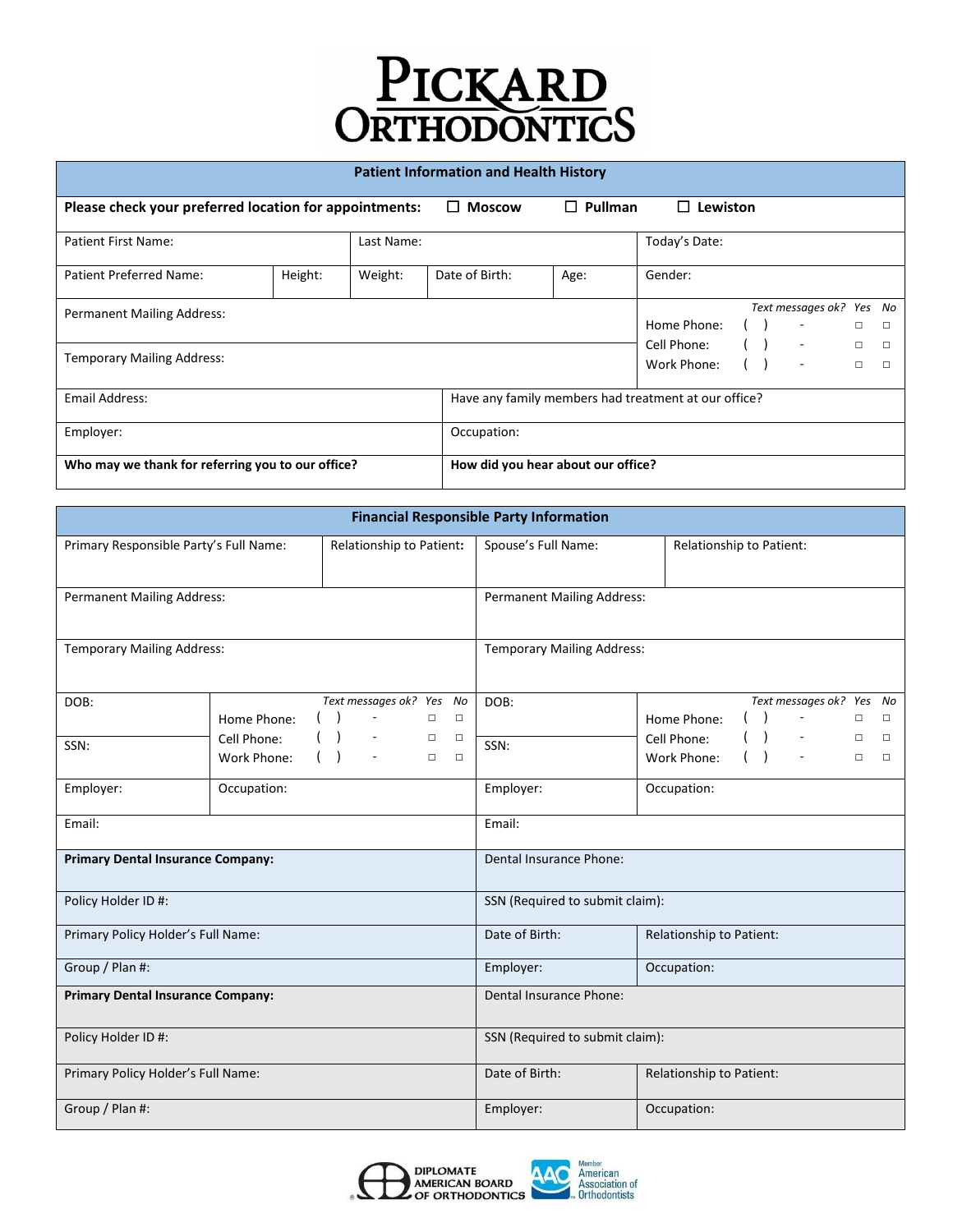| <b>Dental History</b>                                                         |  |                                  |                                                               |  |  |  |
|-------------------------------------------------------------------------------|--|----------------------------------|---------------------------------------------------------------|--|--|--|
| Dentist's Name:                                                               |  | Date of last dental appointment: | Dentist's concerns:                                           |  |  |  |
| Any prior trauma/injury to face/mouth?                                        |  | If yes, explain:                 |                                                               |  |  |  |
| Any history of jaw problems (TMJ/TMD)?                                        |  | If yes, explain:                 |                                                               |  |  |  |
| $\Box$ Grinding/Clenching teeth<br>Any history of the following?              |  | $\Box$ Mouth-breather            | $\Box$ Tongue Thrust                                          |  |  |  |
| $\Box$ Chewing/eating problems                                                |  | $\square$ Speech problems        | $\Box$ Other                                                  |  |  |  |
| Are you currently in orthodontic treatment? If yes, who is your orthodontist? |  |                                  |                                                               |  |  |  |
| Have you visited an orthodontist before?                                      |  |                                  | Have any other family members received orthodontic treatment? |  |  |  |
| What are your chief concerns?                                                 |  |                                  |                                                               |  |  |  |

| <b>Medical History</b>                                                             |                                        |                                                                 |                             |  |  |
|------------------------------------------------------------------------------------|----------------------------------------|-----------------------------------------------------------------|-----------------------------|--|--|
| Physicians Name:                                                                   |                                        | Describe overall health. Circle: Excellent / Good / Fair / Poor |                             |  |  |
| Are you currently under the care of a physician? If yes, explain.                  |                                        |                                                                 |                             |  |  |
| Please circle "Y" for Yes, or "N" for No, regarding your history of the following: |                                        |                                                                 |                             |  |  |
| Y N Abnormal Bleeding                                                              | Y N Hearing Impairment                 | Y N Headaches/Neck aches                                        | Y N Radiation Treatment     |  |  |
| Y N Heart Murmur                                                                   | Y N Kidney Problems                    | Y N HIV or AIDs Related Complex                                 | <b>Y</b> N Cancer:          |  |  |
| Y N Allergies to Latex/Metals                                                      | Y N High Blood Pressure                | Y N Thyroid Problems                                            | Y N Diabetes                |  |  |
| Y N Tonsils/Adenoids removed                                                       | Y N Arthritis                          | Y N Osteoporosis                                                | Y N Bone Density Problems   |  |  |
| Y N Allergies/Asthma                                                               | Y N Liver Problems/Hepatitis           | Y N TB                                                          | Y N Rheumatic/Scarlet Fever |  |  |
| Y N Emotional/Psychiatric care                                                     | <b>Y</b> N Pregnancy (month $#$ _____) |                                                                 |                             |  |  |
| If yes to any of the above, please explain.                                        |                                        |                                                                 |                             |  |  |
| List all medications you are currently taking:                                     |                                        |                                                                 |                             |  |  |
| List any drugs you are allergic to:                                                |                                        |                                                                 |                             |  |  |
| Do you require antibiotics before dental treatment?                                |                                        |                                                                 |                             |  |  |

**Insurance:** To avoid a misunderstanding regarding dental insurance, we wish the persons responsible to know that all professional services rendered are charged directly to them and that they are personally responsible for the total professional fee. We submit insurance as a courtesy to our patients, but it is in no way a guarantee of payment from the insurance company.

**Confidentiality:** All information contained on this form will remain strictly confidential. I understand that the information I have provided is correct to the best of my knowledge, that it will be held in the strictest confidence and it is my responsibility to inform this office of any changes in my medical status.

**Consent to Examination and Treatment:** I am choosing to be examined and treated at Pickard Orthodontics. I understand that treatment will consist of diagnostic digital x-rays, photos, exam by the doctor, and impressions (molds). My signature below signifies that I understand the above statements and consent to examinations and treatment by the doctor and by the doctor's staff under his direct supervision and instruction.

**Signature**: \_\_\_\_\_\_\_\_\_\_\_\_\_\_\_\_\_\_\_\_\_\_\_\_\_\_\_\_\_\_\_\_\_\_\_\_\_\_\_\_\_\_\_\_\_\_\_\_\_\_\_\_\_\_\_\_\_\_\_\_\_ **Today's Date**: \_\_\_\_\_\_\_\_\_\_\_\_\_\_\_\_\_\_\_\_\_\_\_

**Our office is committed to meeting/exceeding the standards of infection control mandated by OSHA, the CDC and the American Dental Association.**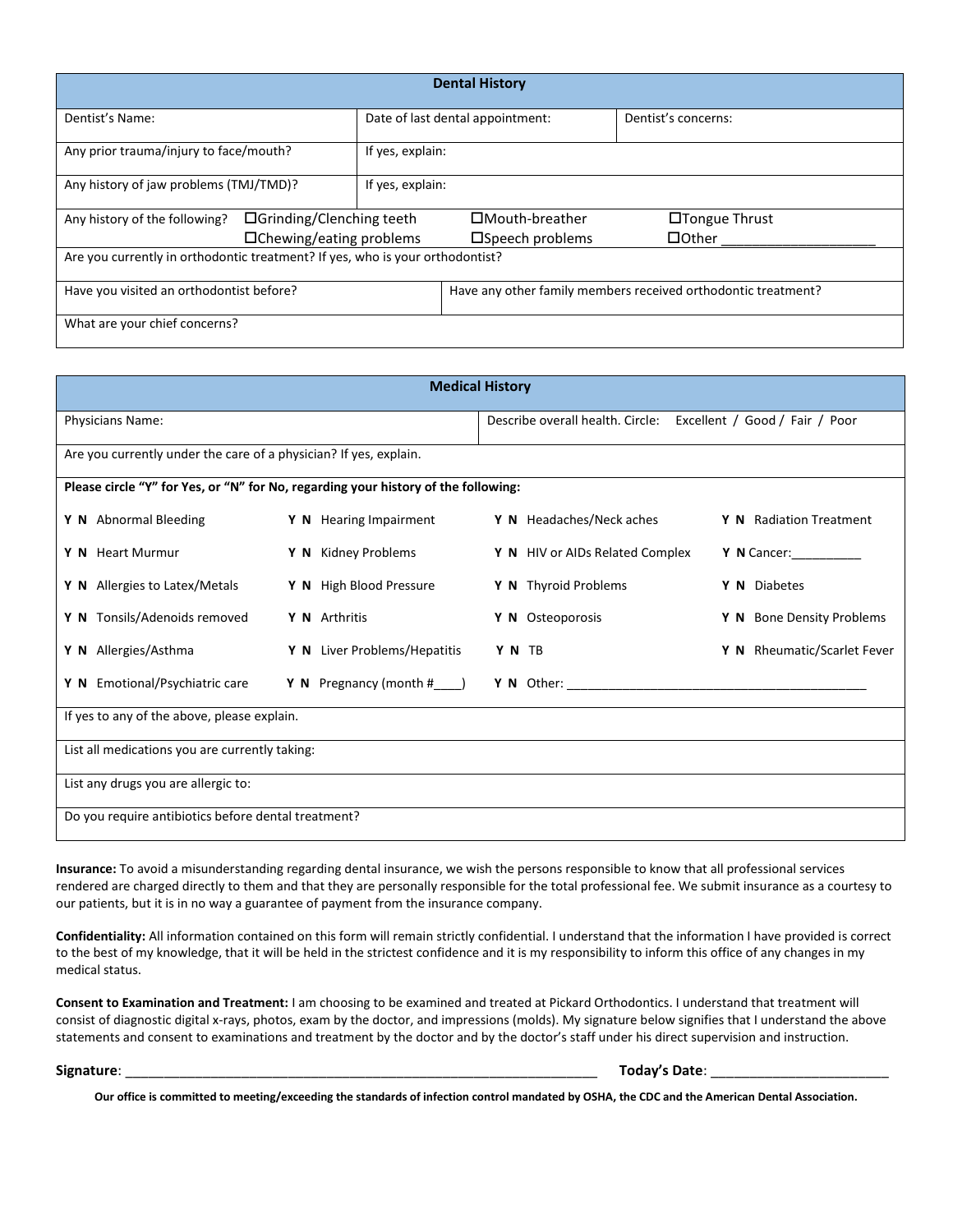### **Dr. Michael Pickard NOTICE OF PRIVACY PRACTICES**

### THIS NOTICE DESCRIBES HOW HEALTH INFORMATION ABOUT YOU MAY BE USED AND DISCLOSED AND HOW YOU CAN GET ACCESS TO THIS INFORMATION. PLEASE REVIEW CAREFULLY THE PRIVACY OF YOUR HEALTH INFORMATION.

#### OUR LEGAL DUTY

We are required by applicable federal and state law to maintain the privacy of your health information. We are also required to give you this notice about our privacy practices, our legal duties, and your rights concerning your health information. We must follow the privacy practices that are described in this Notice while it is in effect. This Notice takes effect (06/01/03), and will remain in effect until we replace it.

We reserve the right to change our privacy practices and the terns of this Notice at any time provided such changes are permitted by applicable law. We reserve the right make to make the changes in our privacy practices and the new terms of our Notice effective for all health information that we maintain including health information we created or received before we make the changes. Before we make a significant change in our privacy practices, we will change this Notice and make the new Notice available upon request.

You may request a copy of our Notice at any time. For more information about our privacy practices, or for additional copies of this Notice, please contact us using the information listed at the end of this Notice.

### USES AND DISCLOSURE OF HEALTH INFORMATION

We use and disclose health information about you for treatment, payment, and healthcare operations. For example:

Treatment: We may use or disclose your health information to a physician or healthcare provider providing treatment to you.

Healthcare Operations: We may use and disclose your health information in connection with our healthcare operations. Healthcare operations include quality assessment and improvement activities, reviewing the competence or qualifications of healthcare professionals, evaluating practitioner and provider performance, conducting training programs, accreditation certification, licensing or credentialing activities.

Your Authorization: In addition to our use of your health information for treatment, payment or healthcare operations you may give us written authorization to use your health information or to disclose it to anyone for any purpose. If you give us an authorization, you may revoke it in writing at any time. Your revocation will not affect any use or disclose permitted by your authorization while it is in effect. Unless you give us written authorization, we cannot use or disclose your health information for any reason expect those described in this Notice.

To Your Family and Friends: We must disclose your health information to you as described in that Patient Rights section of this Notice. We may disclose your health information to a family member, friend, or other person to the extent necessary to help with your healthcare or with payment for your healthcare but only if you agree that we may do so.

Persons Involved in Care: We may use or disclose health information to notify or assist in the notification of including identifying or locating a family member, your personal representative or another person responsible for your care of your location, your general condition or death. If you are present then prior to use or disclosure of your health information provide you with an opportunity to object to such uses or disclosures. In the event of your incapacity or emergency circumstances, we will disclose health information based on determination using our professional judgment disclosing only health information that is directly relevant to the person's involvement in your healthcare. We will also use our professional judgment and our experience with common practices to make reasonable inferences of your best interest in allowing a person to pick up filled prescriptions, medical supplies x-ray, or other similar forms of health information.

Marketing Health Related Services: We will not use your health information for marketing communications without your written authorization.

Required by Law: We may disclose your health information when we are required to do so by law.

Abuse or Neglect: We may disclose your health information to appropriate authorities if we reasonably believe that you are a possible victim of abuse, neglect, or domestic violence, or the possible victim of other crimes. We may disclose your health information to the extent necessary to avert a serious threat to your health or safety or the health and safety of others.

National Security: We may disclose to military authorities the health information of Armed Forces personnel under certain circumstances. We may disclose to authorize federal officials health information required for lawful intelligence, counterintelligence, and other national security activities. We may disclose to correctional institution or law enforcement official having lawful custody of protected health information of inmate or patient under certain circumstances.

Appointment Reminders: We may use your health information to provide you with appointment reminders (such as voicemail messages, text messages, or letters)

#### PATIENT RIGHTS

Access: You have the right to look at or get your health information with limited exceptions. You may request that we provide copies in a format other than photocopies. We will use the format you request unless we cannot practically do so. (You must make a request in writing to obtain access to your health information. You may obtain a form to request access by using the contact information listed at the end of this Notice. We will charge you a reasonable cost-based fee for expenses such as copies and staff time. You may also request access by sending us a letter to the address at the end of this Notice. If you request copies we will charge you \$1.00 for each page, \$15.00 per hour for staff time to locate and copy your health information, and postage if you want the copies mailed to you. If you request an alternative format, we will charge a cost-based fee for providing your health information in that format. If you prefer, we will prepare a summary or an explanation of your health information for a fee. Contact us using the information listed at the end of this Notice for a full explanation of our fee structure. )

Disclosure Accounting: You have the right to receive a list of instances in which we or our business associations disclosed your health information for purposes other than treatment, payment, healthcare operations and certain other activities for the last 6 years, but not before April 14, 2003. If you request this accounting more than once in a 12 month period, we may charge you a reasonable cost-based fee for responding to these additional requests.

Restriction: You have the right to request that we place additional restrictions on our use of disclosure of your health information. We are not required to agree to these additional restrictions, but if we do, we will abide by our agreement (except in an emergency).

Alternative Communication: You have the right to request that we communicate with you about your health information by alternative means or to alternative locations (You must make your request in writing). Your request must specify the alternative means or location, and provide satisfactory explanation how payments will be handled under the alternative means or location you requested.

Amendment: You have the right to request that we amend your health information. (Your request must be in writing, and it must explain why the information should be amended). We may deny your request under certain circumstances.

Electronic Notice: If you receive this Notice on our website or by e-mail, you are entitled to receive this Notice in written form.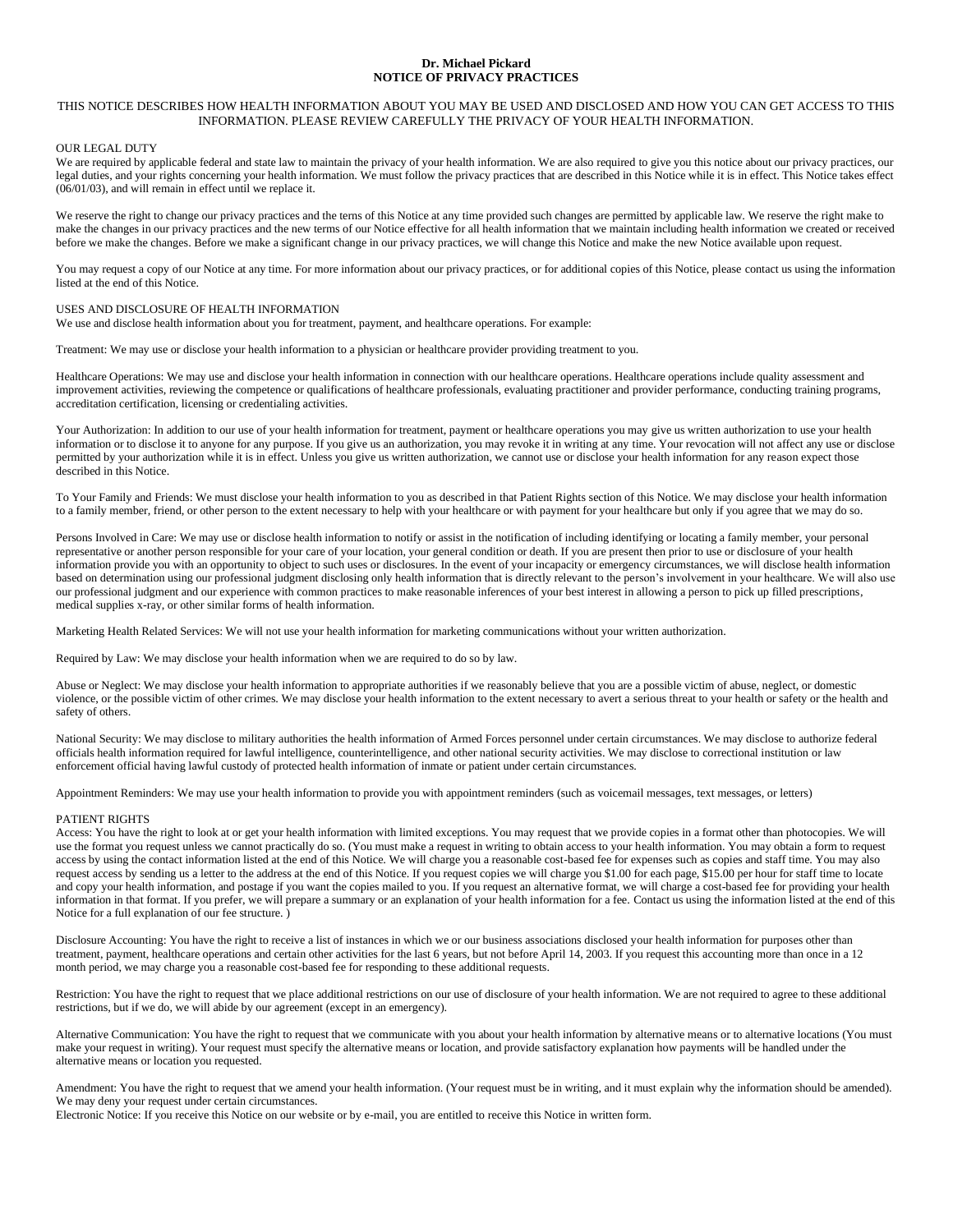

# **ACKNOWLEDGEMENT OF RECEIPT OF NOTICE OF PRIVACY PRACTICES**

## **You may refuse to sign this acknowledgement**

| (Print Patient Name)<br>Notice of Privacy Practices               | , have received/reviewed a copy of this office's                                                       |
|-------------------------------------------------------------------|--------------------------------------------------------------------------------------------------------|
| (Responsible Party Name (parent/guardian, if minor)               |                                                                                                        |
| (Signature of Responsible Party)                                  | (Date)                                                                                                 |
|                                                                   | Responsible Party gives permission to release patient information to the following additional parties: |
| (Name)                                                            | (Relationship to patient)                                                                              |
| (Name)                                                            | (Relationship to patient)                                                                              |
| (Name)                                                            | (Relationship to patient)                                                                              |
| For office use only                                               |                                                                                                        |
| Individual refused to sign                                        |                                                                                                        |
| Communication barriers prohibited obtaining the acknowledgment    |                                                                                                        |
| An emergency situation prevented us from obtaining acknowledgment |                                                                                                        |
| <b>Other (Please specify)</b>                                     |                                                                                                        |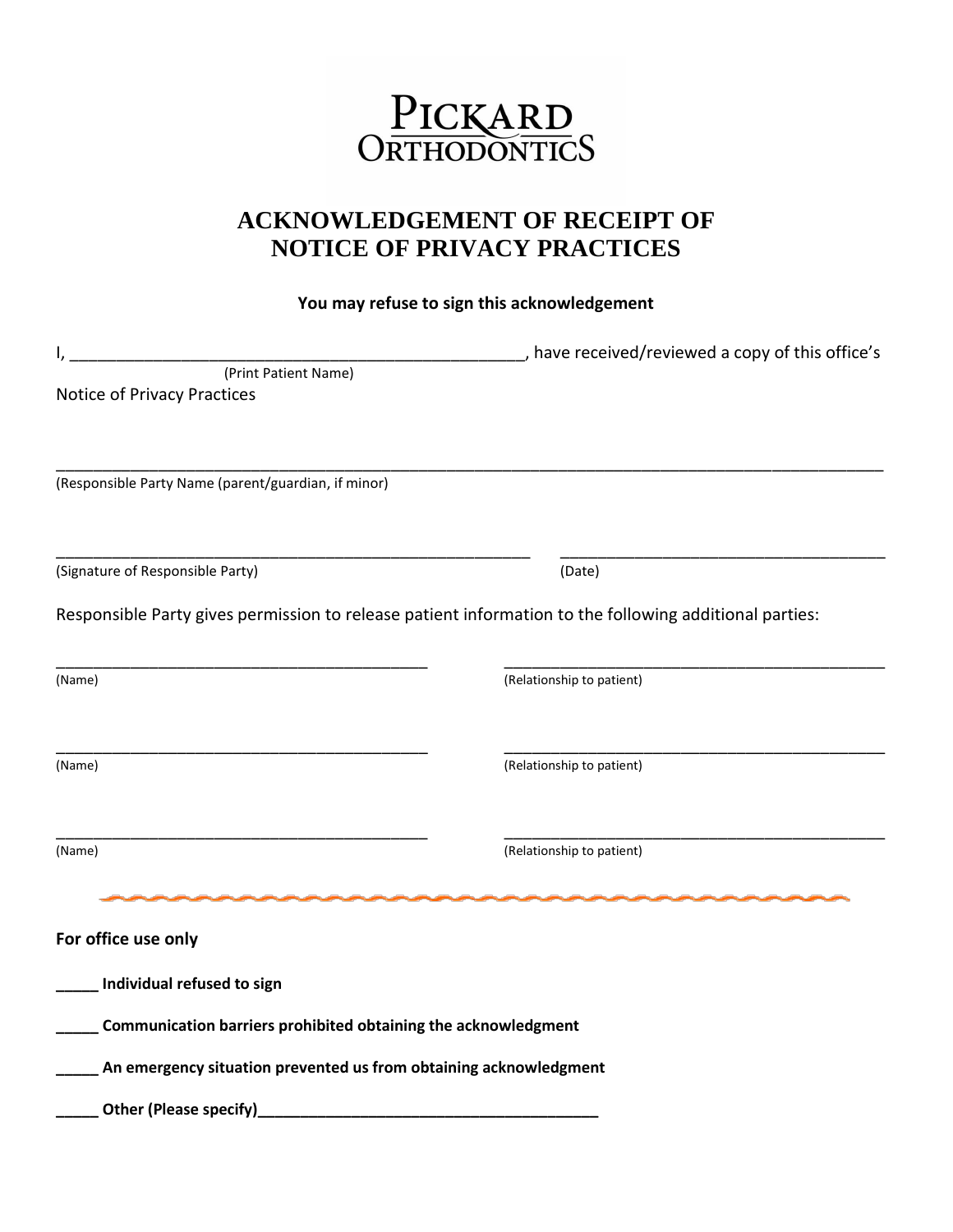# Adult Sleep Screening Questionnaire

Patient's Full Name: \_\_\_\_\_\_\_\_\_\_\_\_\_\_\_\_\_\_\_\_\_\_\_\_\_\_\_\_\_

Today's Date: \_\_\_\_\_\_\_\_\_\_\_\_\_\_\_\_\_\_\_\_\_\_\_\_\_\_\_\_\_\_\_\_\_\_

Date of Birth: \_\_\_\_\_ Height: \_\_\_\_\_\_ Weight: \_\_\_\_\_



*American Academy of Dental Sleep Medicine Qualified Dentist*

The following questions help us assess the possibility of a sleep disorder which may be related to your dental and overall health. There is often a correlation between grinding of the teeth, TMJ disorders, breakdown of the teeth, and sleep disorders. Sleep apnea may increase your risk for many health conditions such as heart attack and stroke.

| Are you aware of (or have you been told):                        | <b>YES</b> | <b>NO</b>    | <b>UNSURE</b> |
|------------------------------------------------------------------|------------|--------------|---------------|
| Snoring on a regular basis?                                      |            |              |               |
| Feeling tired or fatigued on a regular basis?                    |            |              |               |
| Clenching or grinding your teeth?                                |            | $\Box$       |               |
| Having frequent headaches?                                       |            |              |               |
| Your neck size is $> 17$ inches (male) or $> 16$ inches (female) |            | $\mathsf{L}$ | П             |
| Is it hard to wake up in the morning?<br>٠                       |            |              |               |
| Anyone in your family having sleep apnea?<br>٠                   |            |              |               |
| Stopping breathing when sleeping/awakening with a gasp?          |            | l I          |               |
| Have you ever been diagnosed with:                               | <b>YES</b> | <b>NO</b>    | <b>UNSURE</b> |
| Insomnia?                                                        |            | H            | . .           |
| Impaired cognition (i.e. difficulty concentrating or thinking)?  |            |              |               |
| Mood disorders/depression?                                       |            | l I          |               |
| High blood pressure?                                             |            |              |               |
| Coronary artery disease (CAD) or atherosclerosis?                |            |              |               |
| History of stroke?                                               |            |              |               |
| Sleep apnea?                                                     |            |              |               |
| If yes, did you try to use CPAP?                                 |            |              |               |
| TMJ problems severe enough to require treatment?                 |            | $\mathsf{L}$ |               |
| Gastric reflux (GERD) or heartburn?                              |            |              |               |

## **Epworth Sleepiness Scale**

How likely are you to doze off or fall asleep in the following situations, in contrast to just feeling tired?

- 
- **0** = I would never doze **2** = I have a moderate chance of dozing
- **1** = I have a slight chance of dozing **3** = I have a high chance dozing
- 

| <b>Situation</b>                                                                                         | Chance of Dozing |
|----------------------------------------------------------------------------------------------------------|------------------|
| Sitting and reading                                                                                      |                  |
| Watching TV<br>2.                                                                                        |                  |
| 3. Sitting inactive in a public place (e.g. a theater or a meeting)                                      |                  |
| As a passenger in a car for an hour without a break<br>4.                                                |                  |
| Lying down to rest in the afternoon when circumstances permit<br>5.                                      |                  |
| Sitting and talking to someone<br>6.                                                                     |                  |
| Sitting quietly after lunch without alcohol<br>7.                                                        |                  |
| In a car while stopped for a few minutes in traffic<br>8.                                                |                  |
| <b>Total Score</b>                                                                                       |                  |
| Johns, M.W. (1992). Reliability and factor analysis of the Epworth Sleepiness Scale. Sleep, 15, 376-381. |                  |